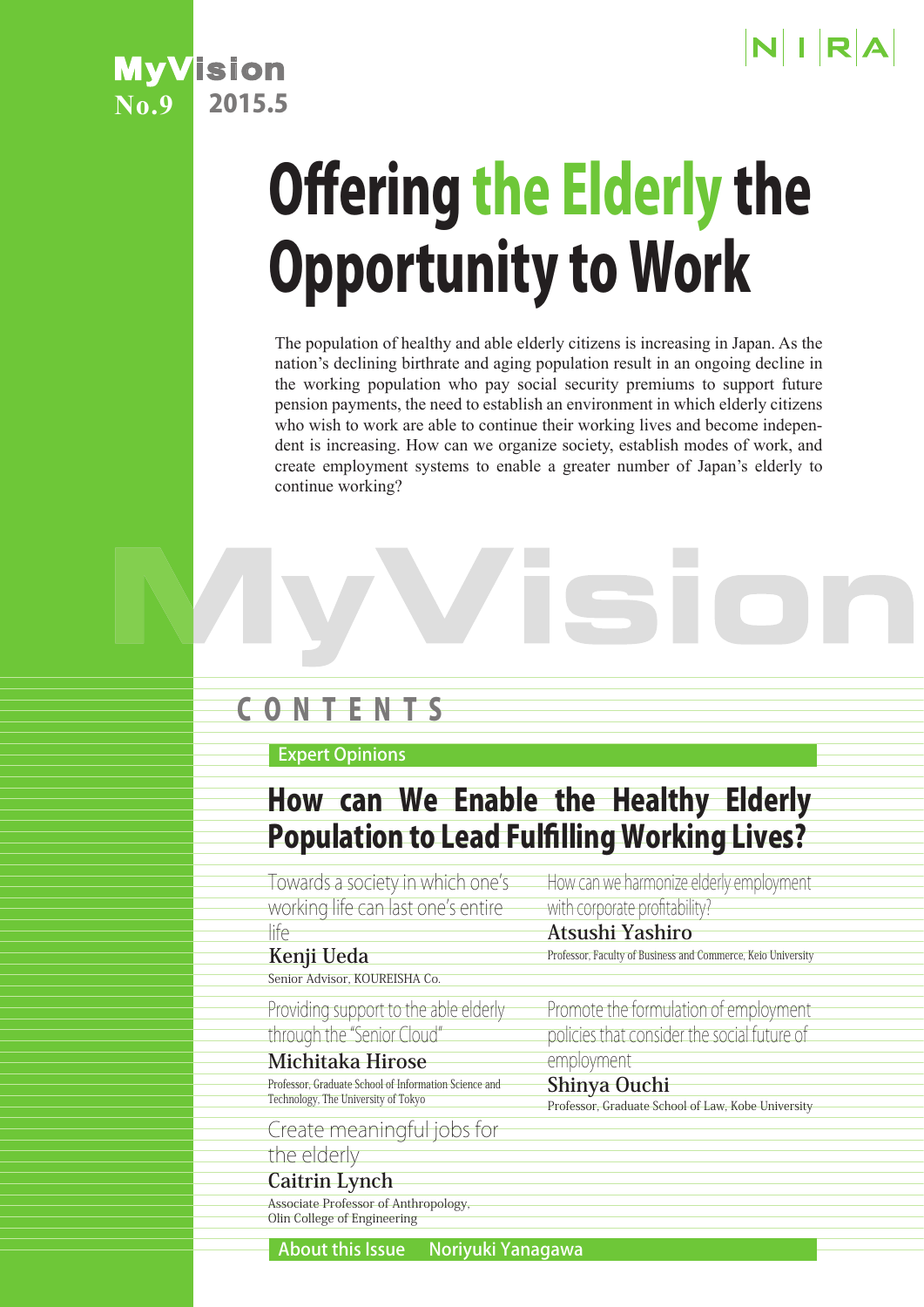#### **Expert Opinions**

# **How can We Enable the Healthy Elderly Population to Lead Fulfilling Working Lives?**

What approach should we take to employment for the elderly? In this issue of My Vision, we ask academics in the fields of labor management and labor law, a researcher seeking to support the employment of elderly workers through the use of ICT, the founder of a temp company for elderly workers, and an American cultural anthropologist who has conducted extensive field work at a company that employs elderly workers.

> Interviewer: Maiko Sakaki, Mari Kawamoto Editor: Kazuyoshi Harada Period of interviews: January 2015

#### **Towards a society in which one's working life can last one's entire life**

Kenji Ueda Senior Advisor, KOUREISHA Co.

I believe that a society in which people who wish to work following their retirement are able to extend their working lives indefinitely is desirable. After retirement, people throw themselves into enjoying travel and golf, but they ultimately become tired of a life in which every day is like Sunday. KOUREISHA, the company that I founded, is a temp company for just this type of over-60 year-old, and its goal is to provide them with the opportunity to work and find purpose in life.

Retirees who wish to work around three days a week preponderate overwhelmingly among the people who register with my company. What the elderly want is a place to belong, a purpose in life, and connection with other people. Often they have tried using the government's Employment Service Center, but have had their expectations disappointed, and so they welcome our services. The mode of work that we employ is to use two people for the work of one, and to have these two people supplement each other in their performance of the work duties.

The types of work we deal with are diverse, and include inspection work, sales rounds, the provision of customer service when regular staff members are not at their desks, convenience store work, and driver assistance, and it is extremely difficult to match our clients with the right job. We operate on the basis of an hourly wage system with no bonuses or premium payments. We are able to function as a company because these conditions are acceptable to the pension recipients who we find employment for.

The way my company works is to provide a mechanism that offers positive benefits for the elderly workers, their spouses, the companies they work for, KOUREISHA, and everyone concerned. For example, let's assume that a company wants to offer its customers services on weekdays, but that its customers would prefer to use it on weekends. Employees with small children are reluctant to work on weekends and

holidays. That's where we come in. The company doesn't have to pay weekend premiums, and the other employees are happy because they can have their weekends off.

In the future, it is predicted that throughout Japan there will be a polarization of the elderly into those who receive company pensions and those who do not, for example as a result of having worked for micro-enterprises during their working lives. We need to take measures in response to this situation. It will be important for the elderly to learn new job skills following their retirement, and we need to create a system of education and training in which the burden of cost is shared between the government, companies, and the individuals receiving training. It will be essential for all of us, young and old, male and female, to think together about how to respond to an aging society. ■

Mr. Ueda is the founder of KOUREISHA, a temp company for individuals in the 60-75 age bracket. Operating based on a system in which workers are remunerated in combination with their pension payments, the company offers the elderly the opportunity to work and find purpose in life.

# **Supporting the able elderly through the "Senior Cloud"**

#### Michitaka Hirose

Professor, Graduate School of Information Science and Technology, The University of Tokyo

It has been indicated that Japan's declining birthrate and aging population will result in every 1.3 workers being forced to support one elderly person in 2055. To the extent that we see the elderly as people in need of support, it is clear that we will find no solution to this problem. However, many of the elderly population have the desire to work and are healthy enough to do so, and it is likely that we would see the light at the end of the tunnel in relation to this problem if these people were to actively participate in society as a labor force.

Knowledge and the ability to respond are among the strengths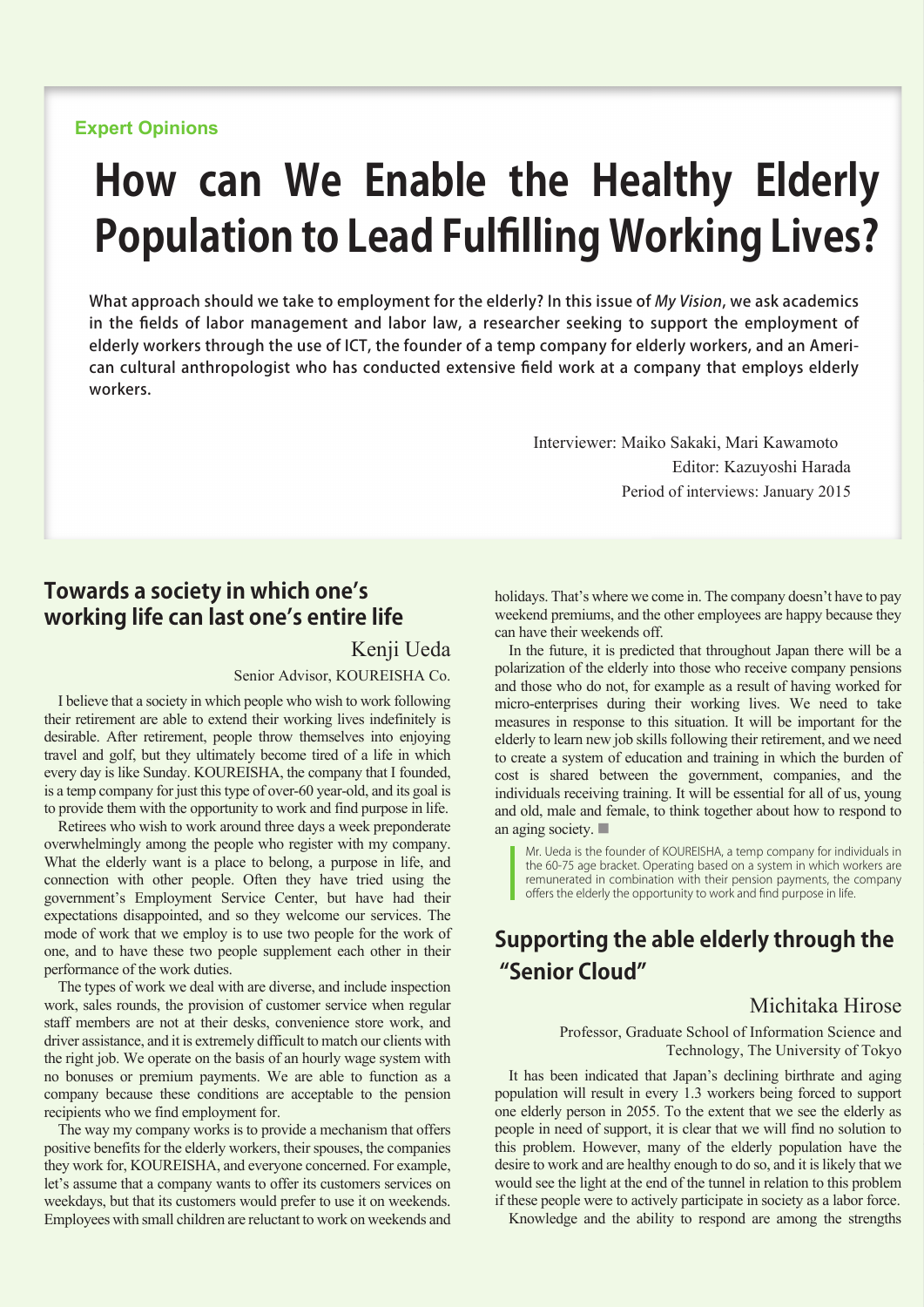possessed by the elderly in comparison to young people. At the same time, there are many factors that prevent the elderly from finding employment, among them the decline in their physical capacity and the fact that the other side of their specialized knowledge and experience is an inability to perform other tasks. The characteristics of elderly people are quite diverse in comparison to young people, and companies therefore hesitate to employ them. We are at present engaged in a research and development project called "Senior Cloud," which is attempting to use ICT to create mechanisms that will enable us to utilize this labor force which is so rich in diversity. If this research bears fruit, it may be possible for us to stabilize a new social structure.

In the "Senior Cloud," we will disaggregate the time, potential working spaces and skills of different individuals, and recombine them to create "virtual workers" who will each perform the work of one person. This new system of work, which we call a "mosaic-type work model," is able to reconcile flexible working patterns with the efficient supply of stable labor power. Precise matching of factors including the experience, knowledge and skills of potential elderly workers and their desired type of work with job data will ensure, for example, that someone with experience as a department head in an overseas company will not be offered work pulling weeds in a garden.

The number of companies providing job-seeking assistance that are interested in this type of electronic temp system using ICT is increasing. In the future we will commence tests using data, but at present a process of trial and error is ongoing. ■

Professor Hirose leads research and development efforts in the "Senior Cloud" project, which seeks to create a system that enables the experience, knowledge and skills of senior citizens to be put to use as a new driving force for a super-aging society.

## **Create meaningful jobs for the elderly**

#### Caitrin Lynch

Associate Professor of Anthropology, Olin College of Engineering

For the elderly, the meaning of "working" is more than merely earning money; it is also about the ability to lead a fulfilling life. Rather than forcing the elderly to work, governments should encourage people looking forward to retirement to realize that working in their old age will offer them satisfaction. One of the lessons of my study of Vita Needle, a small, family-owned factory outside of Boston, is that work can provide the elderly with a sense of meaning and belonging. About half of the workers at Vita Needle are 74 or older, and in the workplace they feel that they matter. In Japan, at the "Silver Jinzai Centers," older workers are doing jobs like sweeping, and planting flowers, and picking up garbage. But the important thing is whether or not the work gives them a sense of meaning in life, a sense of belonging and connection to others.

We need to get employers to think differently about the value that older workers bring to the workplace, and to create working environments and working conditions that make work easier for the elderly. The automobile manufacturer BMW did a study in Germany in which they made adjustments to one production line to suit it to older workers, for example by making the flooring softer and improving the lighting, and they found that this became a very productive line. Older workers have many years of experience, and they have different motivations to be at work and, possibly, a different work ethic to younger people, and so might actually be more reliable workers. It might cost a company a little to make adjustments for older workers, but in the end it pays off.

It is also important for us to think about government policies that notice all the kinds of work that people are doing, not just office work and manufacturing work, and to offer remuneration, for example, for

care-giving and other types of informal work that women have done up to the present. Another way of keeping older people working is by allowing them a flexible schedule. Unless we have systems in a society to enable people to feel like they still belong, and they still matter, then we're just going to have a lot of problems, and also lose a lot of rich opportunities for intergenerational connections. ■

Dr. Lynch studies the dynamics of the relationship between work and culture, with a focus on areas including aging, gender, and offshore industries. She is well known for her field study of Vita Needle, a U.S. company that maintains high productivity while actively employing seniors, which has been featured on U.S. media.

# **How can we harmonize elderly employment with corporate profitability?**

#### Atsushi Yashiro

Professor, Faculty of Business and Commerce, Keio University

Currently, the legal age of mandatory retirement in Japan is 60, as specified by the Act for Stabilization of Employment of Older Persons. As means of providing employment for the staff over 60 years old, companies have to either extend the mandatory retirement age to 65, to abolish mandatory retirement, or to offer their employees continued employment until the age of 65. According to the questionnaire survey for companies in Japan, more than 80% of the surveyed would select the option of setting 60-64 as the mandatory retirement age, offering their staff continued employment. The reason why most companies select this option lies in that even though it would extend the duration of employment, the company could flexibly adjust working conditions. It is because their working hours are shorter than regular workers. It means offering continued employment would effectively function as 'work sharing' because the wage of a single employee reaching the mandatory retirement age could be distributed to several workers. So far, the continued employment beyond the mandatory retirement age can be seen to represent 'Best Practice' as a mean of elderly employment after 60 years old.

In the long run, however, the extension of elderly employment may affect corporate profitability because companies would not be able to execute the right to dismiss employees by the established legal precedents. Ideally, each company should decide the duration of employment from the viewpoint of development and utilization of human resources in competition with other companies. For some companies with difficulties in attracting new graduates and companies with high employee turnover rates, it is rational to extend the mandatory retirement age in order to retain the incumbent staff. In some cases, leading companies may use the extension of the mandatory retirement age as their' branding strategy'.

As aging and the declining birthrate proceeding in Japan, we must give serious consideration to elderly employment, for which private companies currently taking sole responsibility. Promoting elderly employment is, of course, very important. However, it should not squeeze corporate profitability. We will need to consider how to boost the demand for elderly workers beyond making their employment an obligation for the private sector. ■

Professor Yashiro conducts research on human resources management in modern Japanese companies, based on the theory of internal labor markets. He is now engaged in conducting international comparisons of human resources management as well as human resources management after the Second World War based on the method of Oral History.